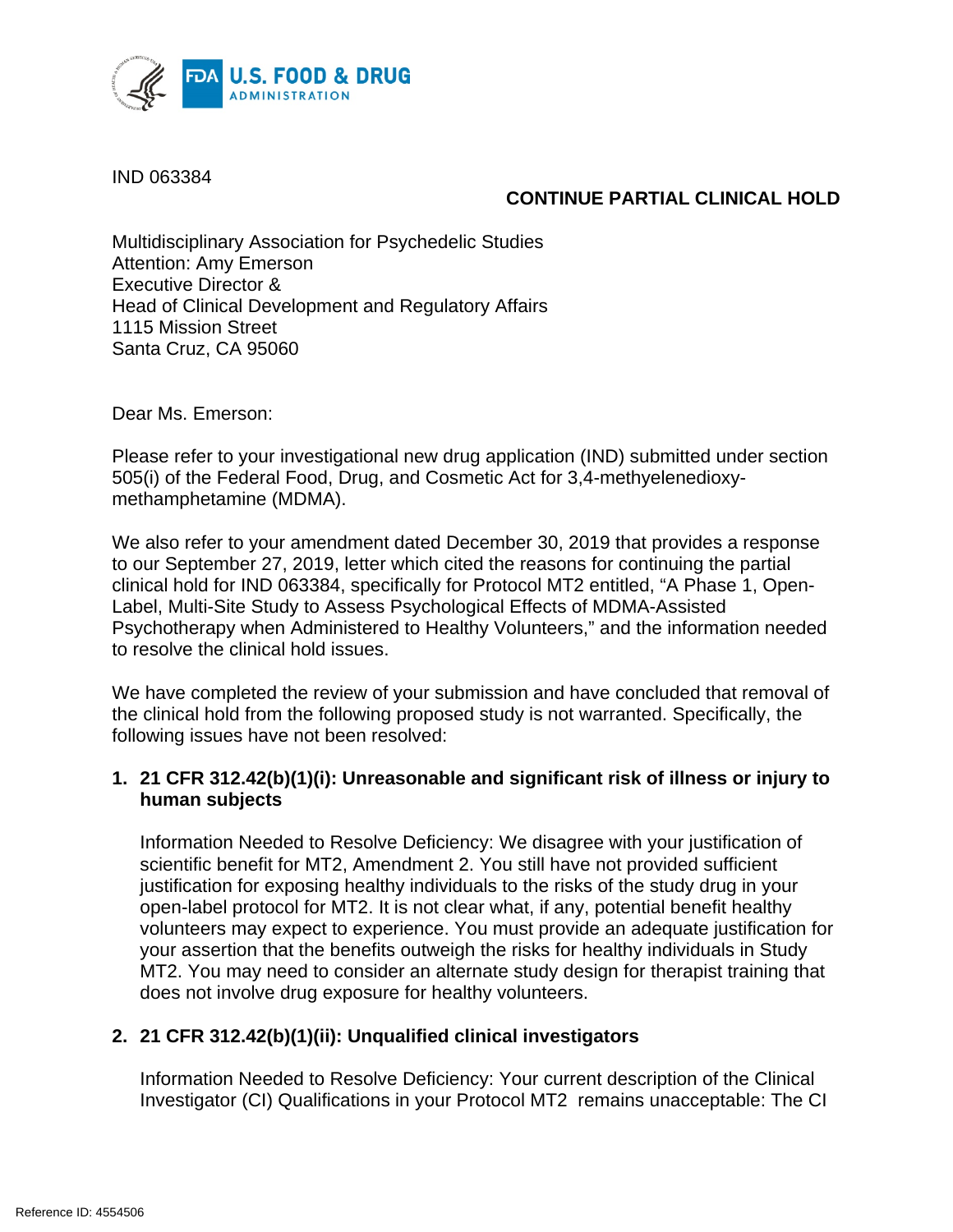and the medical physician are allowed to be off-site and delegate duties to less qualified staff (under 21 CFR 312.42(b)(1)(ii)) to prescribe and monitor the use of an unapproved, Schedule I substance. We do not agree with your justification. Given the known medical risks of the study drug, including previously reported adverse events from your own program, we continue to require the following CI requirements to ensure patient safety, as we discussed in our previous letter from September 27, 2019. You must revise your protocol accordingly:

- On-site physician (i.e., not on-call)
- Lead Facilitator should be a doctoral level PhD/MD-level psychotherapist (or equivalent).
- Co-Facilitator should have a bachelor's degree *and* be trained in mental health. An example of mental health training is a postgraduate internship-type program at an institute to gain more detailed knowledge of mental health interventions and treatments (e.g., mental health counselor, mental health certification for nursing, etc.).

Therefore, the clinical hold on Protocol MT2 remains in effect until you have submitted the required information, and we notify you that you may initiate this clinical study; you may not legally conduct this study under this IND.

Please identify your response to the clinical hold issues as a "**CLINICAL HOLD COMPLETE RESPONSE**."

Following receipt of your complete response to these issues, we will notify you of our decision within 30 days.

If we have additional comments or information requests not related to this clinical hold, we will notify you. Your responses to any non-hold issues should be addressed in a separate amendment to the IND.

If you have any questions, contact CDR Sarah Seung, Regulatory Project Manager, at  $or$ 

Sincerely,

*{See appended electronic signature page}*

Tiffany R. Farchione, MD Director (Acting) Division of Psychiatry Office of Neuroscience Center for Drug Evaluation and Research

**U.S. Food and Drug Administration** Silver Spring, MD 20993 **www.fda.gov**